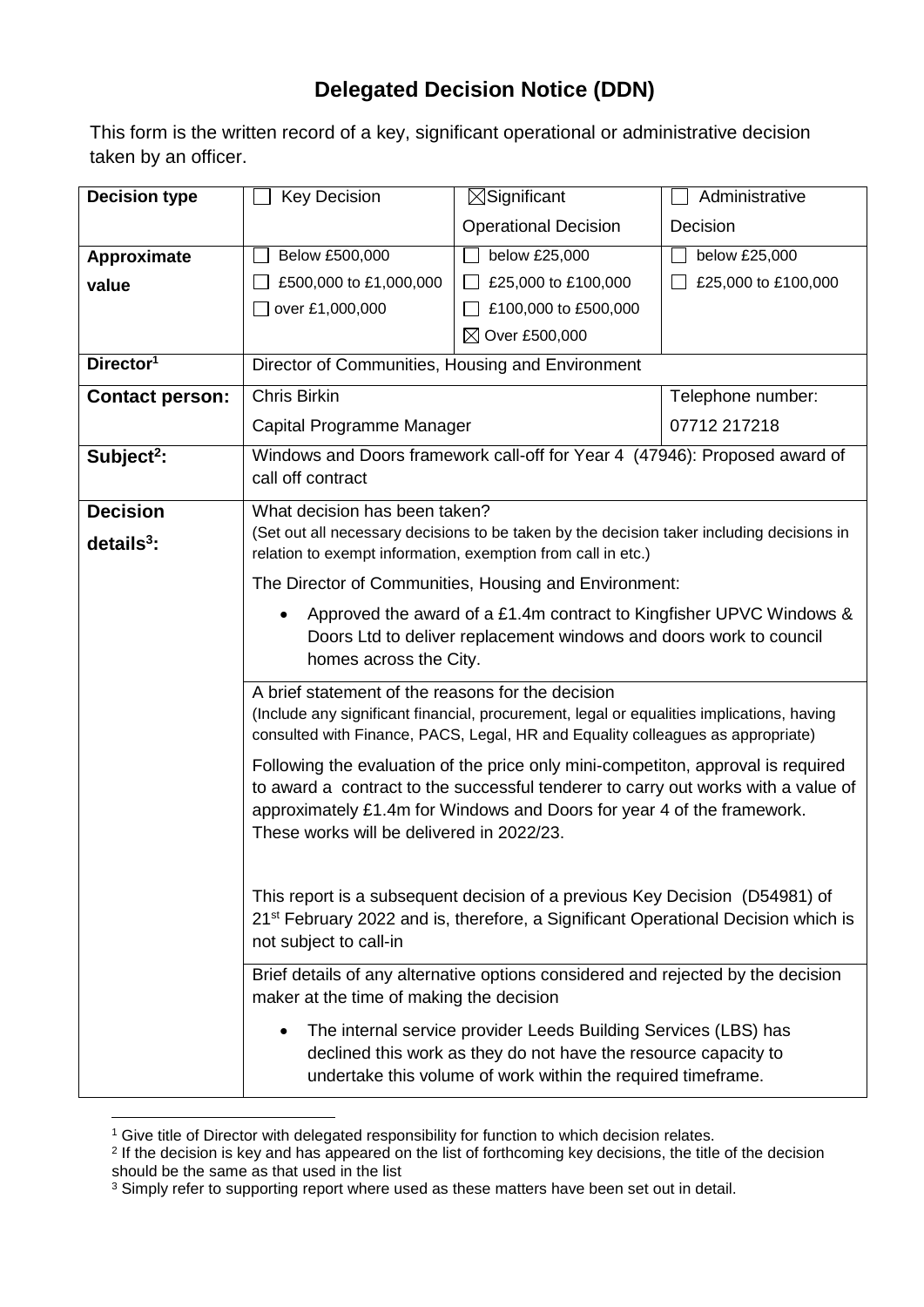|                                                        | • Call-off from the framework and appoint two contractors to carry out the<br>works for Year 4 in line with the framework agreement. This was<br>discounted as appointing a single contractor to carry out the works of<br>approx. £1.4m has the potential to achieve greater cost savings. |  |  |  |
|--------------------------------------------------------|---------------------------------------------------------------------------------------------------------------------------------------------------------------------------------------------------------------------------------------------------------------------------------------------|--|--|--|
| <b>Affected wards:</b>                                 | Planned works will be undertaken to properties across the city and are<br>programmed based on need.                                                                                                                                                                                         |  |  |  |
| <b>Details of</b>                                      | <b>Executive Member</b>                                                                                                                                                                                                                                                                     |  |  |  |
| consultation                                           | N/A                                                                                                                                                                                                                                                                                         |  |  |  |
| undertaken <sup>4</sup> :                              | <b>Ward Councillors</b>                                                                                                                                                                                                                                                                     |  |  |  |
|                                                        | N/A                                                                                                                                                                                                                                                                                         |  |  |  |
|                                                        | <b>Others</b>                                                                                                                                                                                                                                                                               |  |  |  |
|                                                        | Legal and Procurement Colleagues have been consulted throughout the<br>process of preparing the call-off documents                                                                                                                                                                          |  |  |  |
| Implementation                                         | Officer accountable, and proposed timescales for implementation                                                                                                                                                                                                                             |  |  |  |
|                                                        | Chris Birkin                                                                                                                                                                                                                                                                                |  |  |  |
|                                                        | The contractor, Kingfisher UPVC Windows & Doors Ltd, is expected to<br>commence the works in May 2022. This call-off period will end 31 <sup>st</sup> March 2023.                                                                                                                           |  |  |  |
| List of                                                | Date Added to List:- N/A                                                                                                                                                                                                                                                                    |  |  |  |
| <b>Forthcoming</b><br><b>Key Decisions<sup>5</sup></b> | If Special Urgency or General Exception a brief statement of the reason why<br>it is impracticable to delay the decision                                                                                                                                                                    |  |  |  |
|                                                        |                                                                                                                                                                                                                                                                                             |  |  |  |
|                                                        | If Special Urgency Relevant Scrutiny Chair(s) approval                                                                                                                                                                                                                                      |  |  |  |
|                                                        | Signature<br>Date                                                                                                                                                                                                                                                                           |  |  |  |
| <b>Publication of</b><br>report <sup>6</sup>           | If not published for 5 clear working days prior to decision being taken the reason<br>why not possible:                                                                                                                                                                                     |  |  |  |
|                                                        | If published late relevant Executive member's approval                                                                                                                                                                                                                                      |  |  |  |
|                                                        | Signature<br>Date                                                                                                                                                                                                                                                                           |  |  |  |
| <b>Call In</b>                                         | $\boxtimes$ No<br>Is the decision available <sup>7</sup><br>Yes<br>for call-in?                                                                                                                                                                                                             |  |  |  |
|                                                        | If exempt from call-in, the reason why call-in would prejudice the interests of<br>the council or the public:                                                                                                                                                                               |  |  |  |
| <b>Approval of</b>                                     | Authorised decision maker <sup>8</sup>                                                                                                                                                                                                                                                      |  |  |  |
|                                                        | James Rogers, Director of Communities, Housing and Environment                                                                                                                                                                                                                              |  |  |  |

<sup>6</sup> See Executive and Decision Making Procedure Rule 3.1. Complete this section for key decisions only

1

<sup>4</sup> Include details of any interest disclosed by an elected Member on consultation and the date of any relevant dispensation given.

<sup>&</sup>lt;sup>5</sup> See Executive and Decision Making Procedure Rule 2.4 - 2.6. Complete this section for key decisions only

<sup>&</sup>lt;sup>7</sup> See Executive and Decision Making Procedure Rule 5.1. Significant operational decisions taken by officers are never available for call in. Key decisions are always available for call in unless they have been exempted from call in under rule 5.1.3.

<sup>&</sup>lt;sup>8</sup> Give the post title and name of the officer with appropriate delegated authority to take the decision.